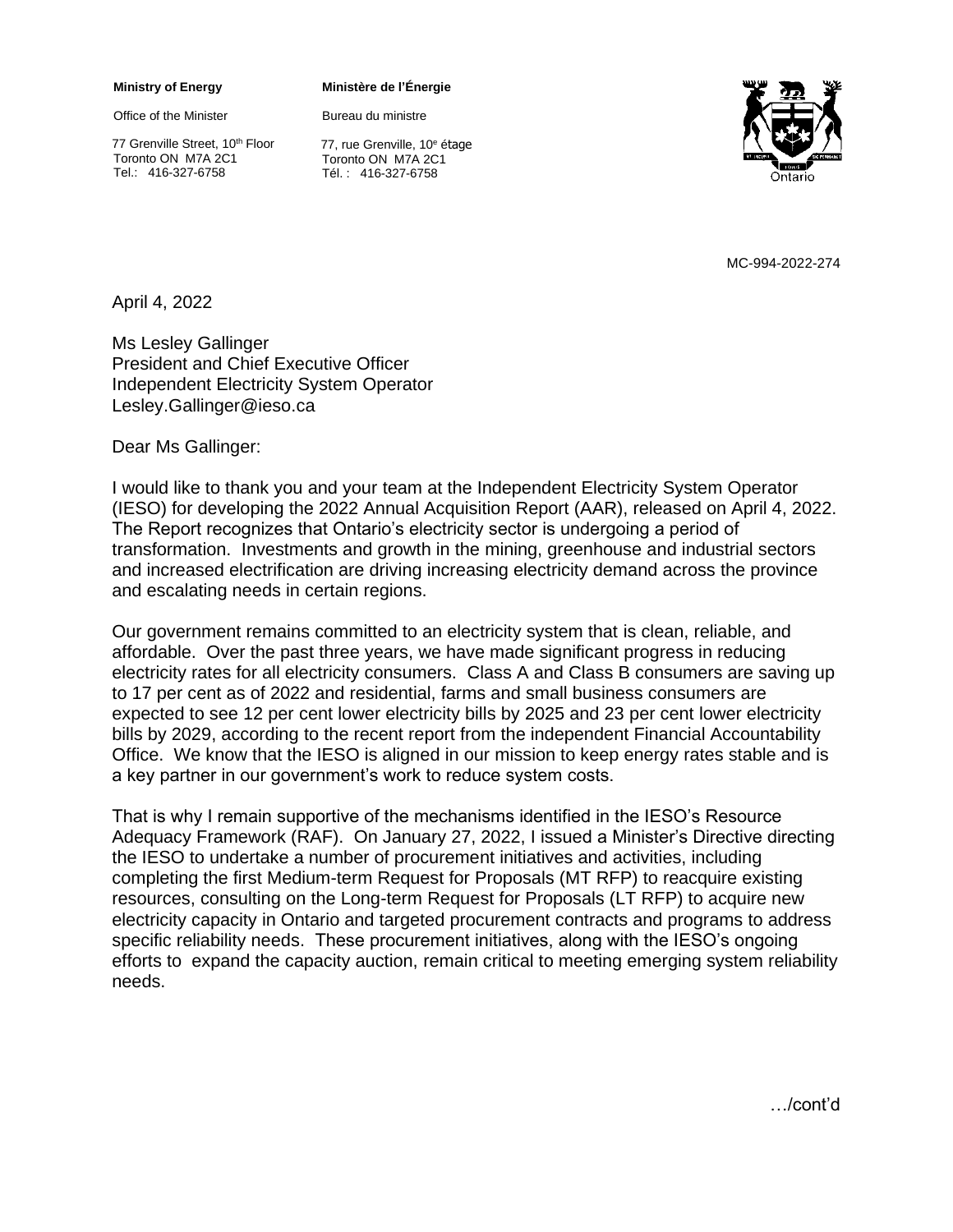The 2022 AAR reflects the timing of Ontario's supply needs, with larger capacity needs forecasted to emerge in 2025. I appreciate that the IESO has identified a range of available options to address these needs, including making use of the existing Hydro Québec Capacity Sharing Agreement, adjustments to the nuclear outage schedules and broadening the capacity auction. The IESO also identified new procurement opportunities as well as the potential for new energy efficiency programs. My letter focuses on these two pieces in particular.

While the LT RFP contemplates resources being available by 2027, the AAR highlights the need for additional capacity beginning in 2025 to ensure system reliability. I understand that the IESO is considering a number of additional solutions, including additional procurement mechanisms, to acquire capacity resources for delivery in 2025 and 2026, which would need to be informed by further design and stakeholder engagement. These could include an expedited procurement, an additional process to incent expansions of existing facilities, and an enhanced capacity auction. To that end, I am asking the IESO to formally initiate engagement on potential designs for these additional solutions to acquire further capacity in 2025 and 2026 and report back to me by **July 15, 2022** on the recommended design of these procurement mechanisms and stakeholder feedback.

I expect that these mechanisms will adhere to the same principles identified in the RAF. Most importantly, I expect that these will ensure value to ratepayers, maintain reliability and balance risk appropriately between ratepayers and suppliers. I encourage the IESO to continue to engage and consider stakeholder feedback in the development of these new additional solutions and procurement mechanisms.

While new electricity resources are required to address upcoming capacity needs, the AAR recognizes that energy efficiency programs also have an important role to play. In September 2020, our government directed the IESO to establish a 2021-2024 Conservation and Demand Management (CDM) Framework, which was launched in January 2021. I want to thank the IESO for its efforts and oversight of this Framework and its underlying programs. It focuses on system needs and the customers who need them most – including low-income households and Indigenous communities – as well as supporting business competitiveness.

Energy efficiency programs can cost-effectively reduce demand and offset the need for additional supply, as economic growth and decarbonization efforts contribute to electricity demand growth across the province. The IESO's 2021 Annual Planning Outlook (APO) and the 2022 AAR reference the expansion of agricultural greenhouses, which are heightening electricity needs, in particular in Southwest Ontario. The IESO has advised that new or expanded CDM programs in the region could help respond to growing demand.

To this end, I am asking the IESO to examine and report back by **July 29, 2022** with options and analysis for cost-effective additional or expanded CDM programming, which would contribute to meeting electricity system needs. These options should be guided by the principles set out in the Minister's Directive to the IESO, as approved by the Lieutenant Governor in Council pursuant to Order-in-Council No. 1351/2020 dated September 30, 2020 (CDM Directive), and align with available results from the Mid-Term Review (MTR) of the 2021-2024 CDM Framework, in accordance with the MTR requirements set out under the CDM Directive.